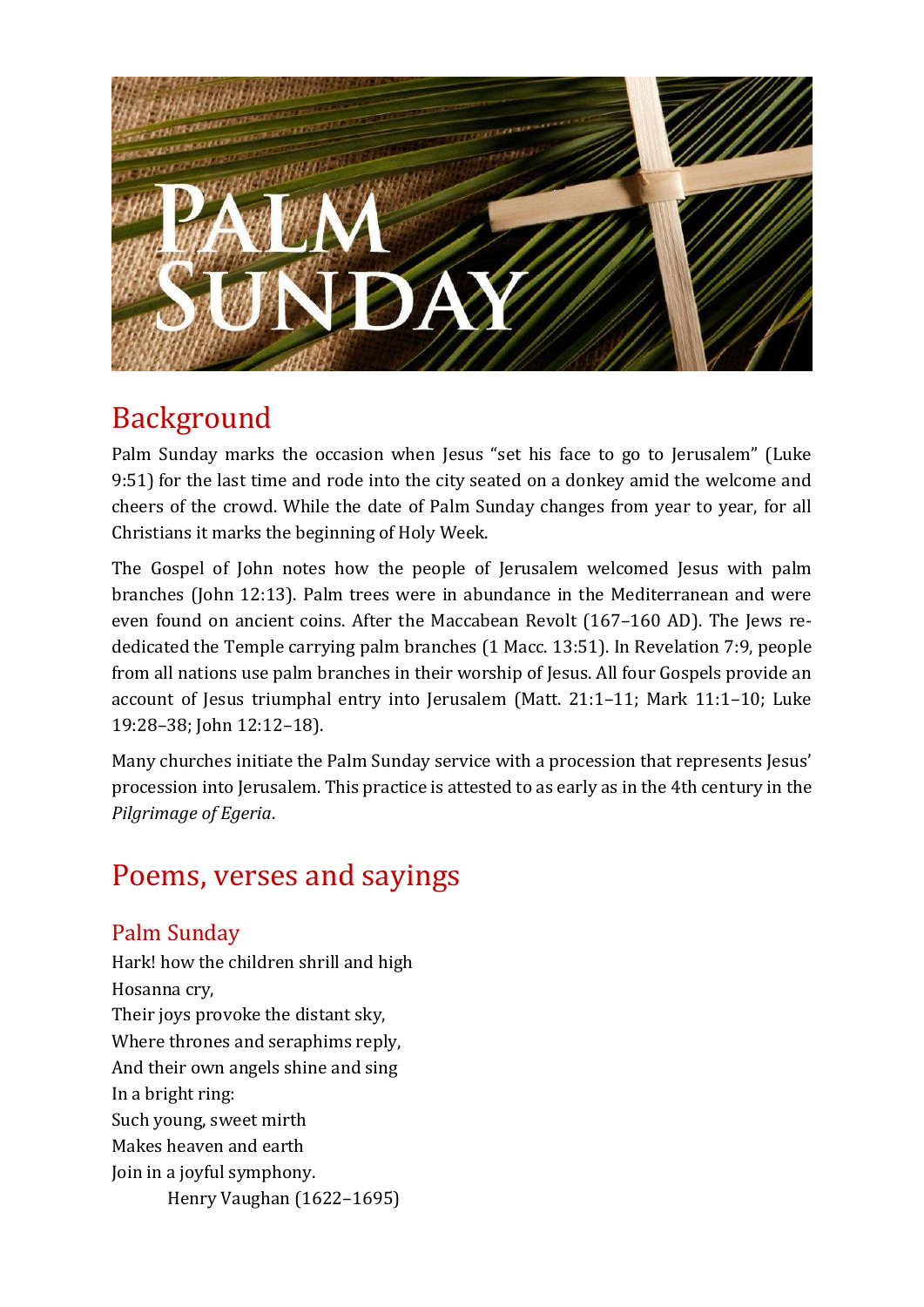### Palm Sunday

Now to the gate of my Jerusalem, The seething holy city of my heart, The saviour comes. But will I welcome him? Oh crowds of easy feelings make a start; They raise their hands, get caught up in the singing, And think the battle won. Too soon they'll find The challenge, the reversal he is bringing Changes their tune. I know what lies behind The surface flourish that so quickly fades; Self-interest, and fearful guardedness, The hardness of the heart, its barricades, And at the core, the dreadful emptiness Of a perverted temple. Jesus come Break my resistance and make me your home. Malcom Guite

No pain, no palm; no thorns, no throne; no gall, no glory; no cross, no crown. William Penn

Lift up your heads, O gates! And be lifted up, O ancient doors, that the King of glory may come in.

Psalm 24:7

Blessed is he who comes in the name of the Lord! We bless you from the house of the Lord. The Lord is God, and he has made his light to shine upon us. Psalm 118:26-27a

Rejoice greatly, O daughter of Zion! Shout, daughter of Jerusalem! See, your king comes to you; righteous and having salvation, gentle and riding on a donkey, on a colt, the foal of a donkey. Zechariah 9:9

When Christ entered into Jerusalem the people spread garments in the way: when He enters into our hearts, we pull off our own righteousness, and not only lay it under Christ's feet but even trample upon it ourselves. Augustus Toplady